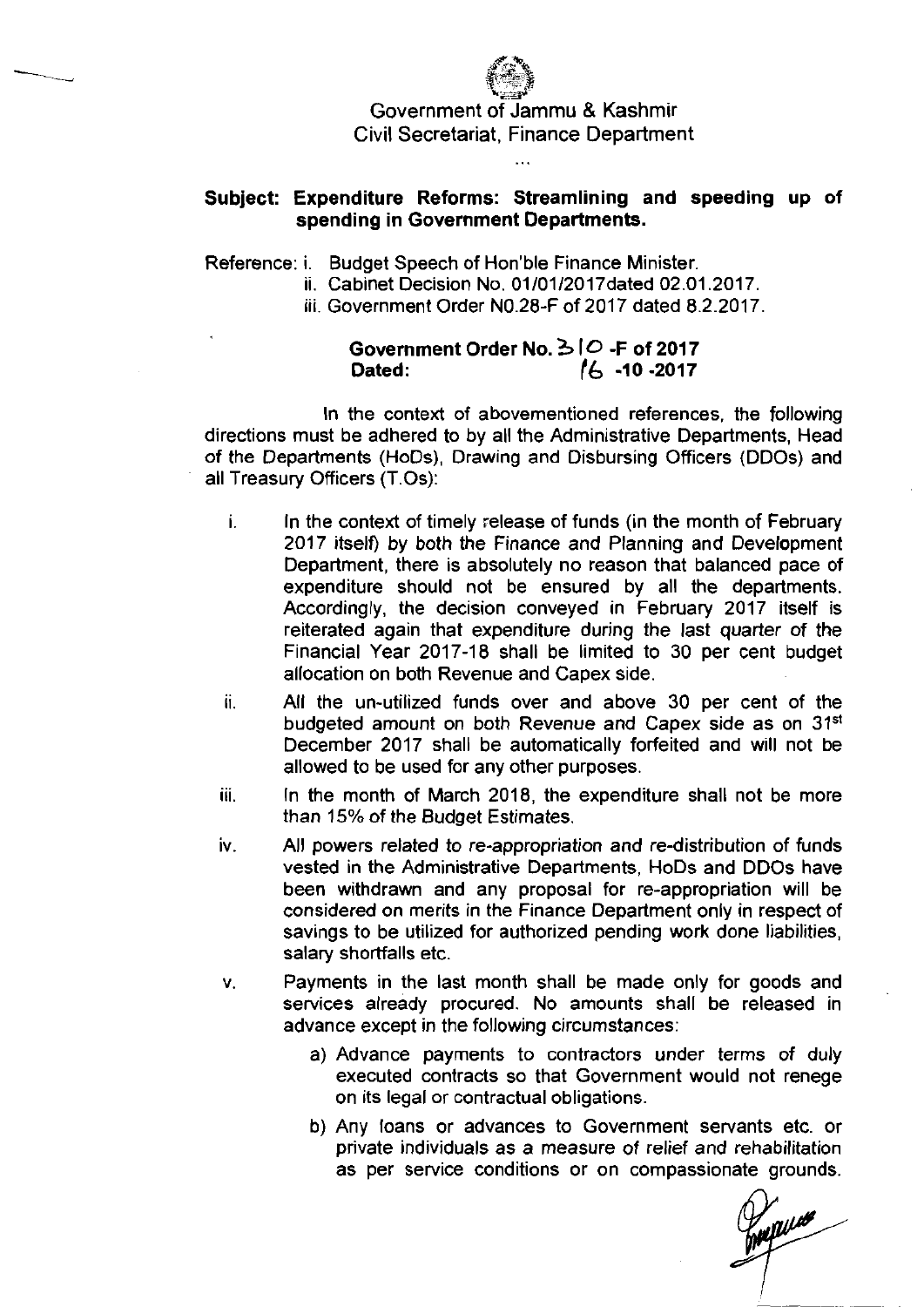- c) Any other exceptional case with the approval of the Finance Department.
- vi. Rush of expenditure on procurement should be avoided during the last month of the year so as to ensure that all procedures are complied with and there is no infructuous or wasteful expenditure. Director Finance/ Financial Advisors are advised to specially monitor this aspect in their respective departments.
- vii. Proposals of Advance Drawal, Revalidation, Authorization etc. if any, pertaining to Financial Year 2017-18 shall be submitted to the Finance Department well before 28<sup>th</sup> February, 2018. No such proposal shall be entertained by the Finance Department after 28<sup>th</sup> February, 2018.
- viii. Proposals for parking of money in "Civil Deposits" in order to avoid lapsing of funds shall not be entertained and processed.
- ix. Issuance of Hundies stands already banned. The Departments are advised not to move any proposal in this regard.
- x. Treasury Offices will not entertain any bill/cheque for payment after working hours on 29 March 2018, pertaining to the Financial Year 2017-18 and all the DDOs are advised to plan their bill presentations accordingly at treasury.
- xi. Under no circumstances, any Bill in respect of Financial Year 2017-18 will be received in the Treasuries on the last two working days of financial year i.e. 30<sup>th</sup> and 31<sup>st</sup> March, 2018, the date on which only payments will be made and accounts reconciled.

2. Administrative Secretaries must effectively supervise and shall be responsible for ensuring compliance of the measures outlined above. Financial Advisors shall assist the respective Departments in securing compliance with these measures and also submit regular report to the Department of Finance.

By Order of Government of Jammu and Kashmir.

 $Sol\_$ 

(Navin K. Choudhary), IAS Principal Secretary to Government Finance Department No: FD-VII-08(111) 2004-05 Dated: **16** -10-2017

Copy t0:-

- 1. Advocate General J&K High Court Srinagar/Jammu.
- 2. All Financial Commissioners.
- 3. Principal Accountant General, JBK SrinagarlJammu.
- 4. All Principal Secretaries to Government.
- 5. Principal Secretary to Hon'ble Chief Minister.
- 6. Principal Secretary to Hon'ble Governor.
- 7. Principal Resident Commissioner, 5-Prithvi Raj Road New, Delhi.
- 8. Chief Electoral Officer, J&K Jammu.

Thysus